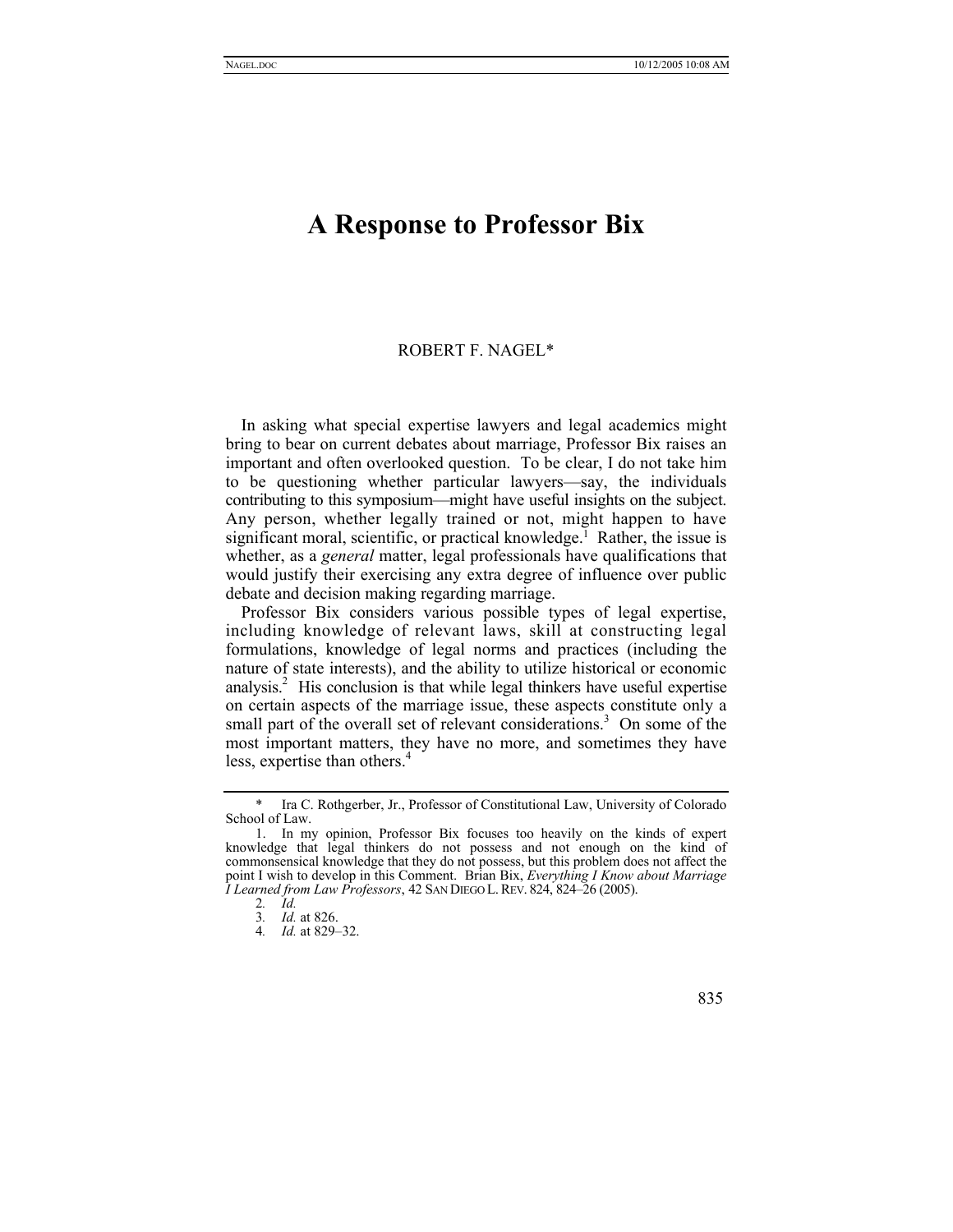While this is a valuably humbling conclusion, Professor Bix is too kind. To see why the situation is considerably worse than depicted in his admirable paper, it is only necessary to exercise the kind of expertise that we legal academics do have, or at least should have. What we do for a living, after all, is train lawyers and study the nature of the legal process. At a minimum, then, our professional expertise is in understanding how lawyers think and act.

Before proceeding further, it is necessary to acknowledge that lawyers think and act in a vast range of ways. As the principal paper shows, we utilize intellectual methods as diverse as common law formalism, imaginative story telling, and hard-nosed economic analysis.<sup>5</sup> Moreover, we act as calm and trusted advisors, as cutthroat advocates, and sometimes as moral oracles. Despite this variety, there are certain underlying mental and behavioral characteristics that can be expected to shape the kind of influence that lawyers will exercise on the marriage debate. Here I shall describe only two of the most obvious.

First, lawyers think and communicate in a relatively professionalized vocabulary. Whether this vocabulary consists of arcane terms like stare decisis or somewhat more familiar doctrinal phrases like strict scrutiny, it is a vocabulary about which lawyers claim to have specialized knowledge. To the extent this claim is accurate, solutions crafted by lawyers on an issue like marriage will be shaped by and will be expressed in a language that is relatively alien to the general public.<sup>[6](#page-1-1)</sup> This means that lawyers' influence will ultimately make the institution of marriage less intuitively understandable to the people whose lives are affected. It also means that legalistic reforms will tend not to reflect whatever wisdom and experience is inherent in the common language.

Second, the central intellectual focus of legal education and one of the central activities of the legal profession is participation in adversarial argumentation. This simple fact has a number of ramifications for the way lawyers are inclined to approach social issues. For one thing, the intellectual world of the lawyer rests on the fault line of contested meaning. Thus, without thinking about it much, lawyers tend to see understanding and wisdom as malleable, as the result of argumentation rather than fact or practice.<sup>[7](#page-1-2)</sup> We overestimate language and underestimate behavior. We do not have the normal inhibitions against untested change because a large part of our job is to destabilize and shift settled understandings.

<span id="page-1-2"></span><sup>7</sup>*. Id.* at 7–12.



<span id="page-1-1"></span><span id="page-1-0"></span><sup>5</sup>*. Id.* at 829–32.

<sup>6.</sup> This theme is developed in ROBERT F. NAGEL, CONSTITUTIONAL CULTURES: THE MENTALITY AND CONSEQUENCES OF JUDICIAL REVIEW 140–41 (1989) [hereinafter CONSTITUTIONAL CULTURES].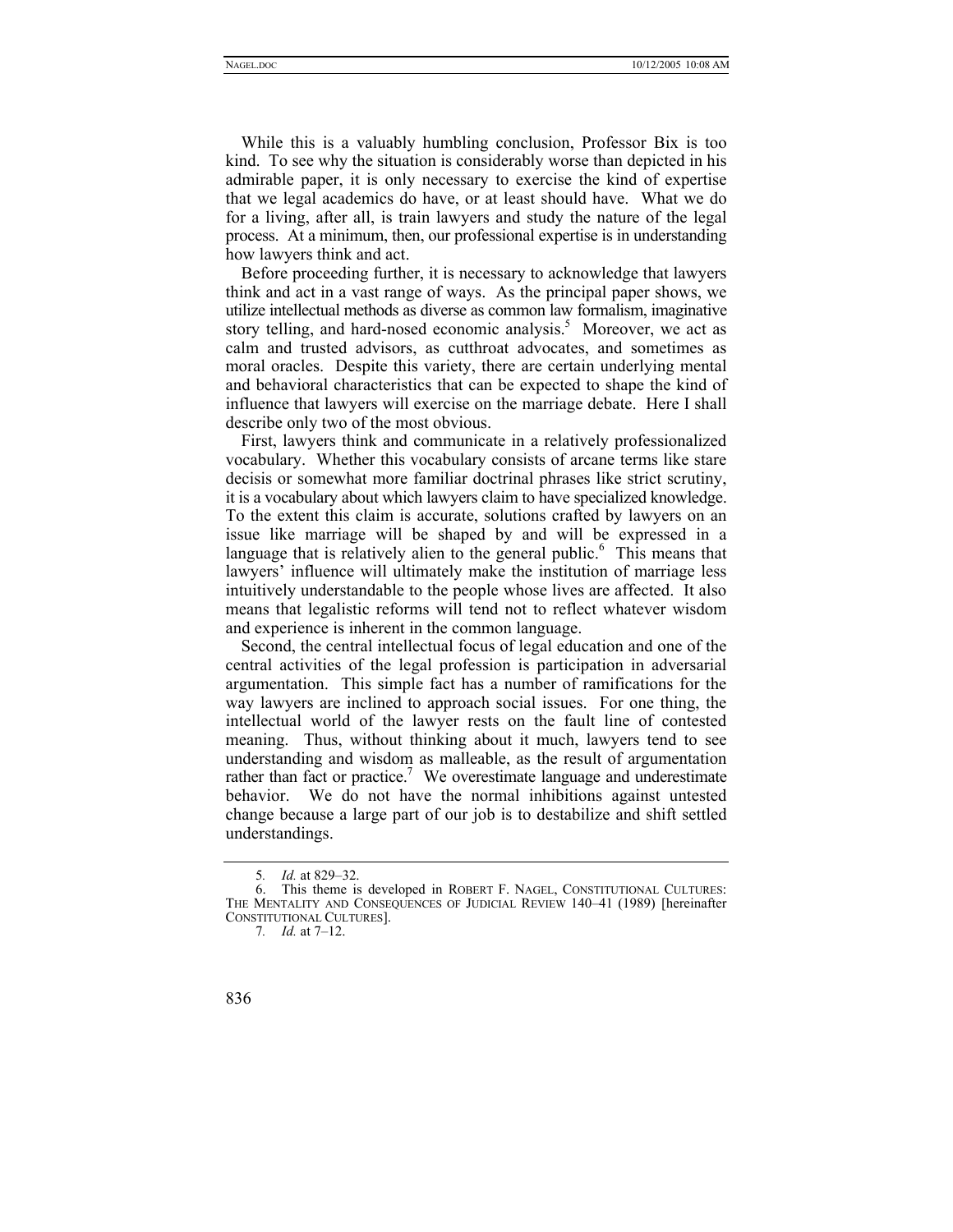For another thing, lawyers' thinking tends uncritically to accept many of the deficiencies of uninhibited argument. We are notorious for exaggerating and simplifying historical evidence, for example. We often adopt a condemning tone.<sup>8</sup> We are inclined to overstate what is at stake.<sup>[9](#page-2-1)</sup> Because we are so frequently engaged in proving a point, we concentrate on what can be conclusively demonstrated and we either ignore what is conjectural (but possibly important) or convince ourselves somehow that it is more certain than it is.<sup>[10](#page-2-2)</sup> What is perplexing and even mysterious in our hands vanishes or is transformed into the definite. And we operate by way of indirection: we insist our objectives are quite limited when in fact they are quite ambitious. $<sup>11</sup>$  $<sup>11</sup>$  $<sup>11</sup>$ </sup>

All this means that even where legally trained individuals can claim some special expertise, their impact on debate and decision-making is likely to be destructive. For example, consider Professor Bix's suggestion that lawyers' familiarity with legal analysis and case law might enable them to make some useful contributions to an understanding of the state's interests in marriage.<sup>12</sup> It seems more likely that legal thinkers will distort and impoverish public debate about the nature and importance of those interests. Consider the Supreme Court's treatment of the interest a state might have in racial diversity within the student body of its law school.<sup>13</sup> In *Grutter v. Bollinger*, the Court described that interest at length and declared it to be "compelling" in the sense that term is used in the relevant constitutional decisions.[14](#page-2-6) The Court claimed that the law school's interest was in educational enrichment, an effective labor force, and a leadership class perceived to be legitimate—as opposed to providing compensation for a diffuse history of disadvantage and discrimination.<sup>15</sup> Much can be said about this description, but several aspects are particularly relevant.

<span id="page-2-0"></span><sup>8.</sup> For examples, see ROBERT F. NAGEL, JUDICIAL POWER AND AMERICAN CHARACTER: CENSORING OURSELVES IN AN ANXIOUS AGE 123–29 (1994) [hereinafter JUDICIAL POWER].

<span id="page-2-1"></span><sup>9.</sup> This is true even with highly restrained judges. *See, e.g.*, *id.* at 138.

<span id="page-2-3"></span><span id="page-2-2"></span><sup>10</sup>*. See* CONSTITUTIONAL CULTURES, *supra* note 6, at 139–41.

<sup>11.</sup> For a fuller account, see ROBERT F. NAGEL, THE IMPLOSION OF AMERICAN FEDERALISM 128–29 (2001) [hereinafter IMPLOSION].

<span id="page-2-4"></span><sup>12.</sup> Bix, *supra* note 1, at 831.

<span id="page-2-5"></span><sup>13.</sup> Grutter v. Bollinger, 539 U.S. 306 (2003).<br>14. *Id.* at 343.

<span id="page-2-6"></span><sup>14</sup>*. Id.* at 343.

<span id="page-2-7"></span><sup>15</sup>*. Id.* at 330–32.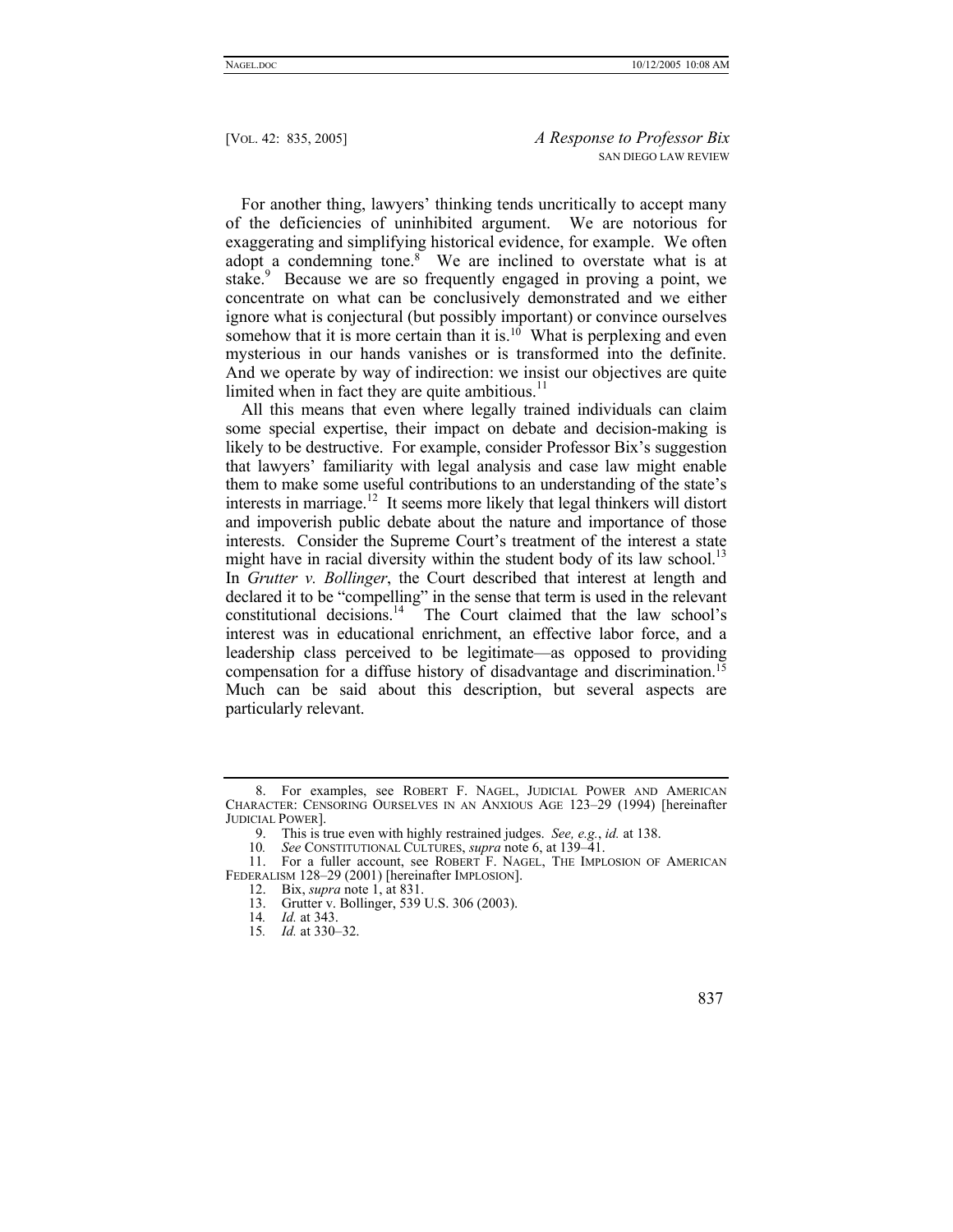First, the description is plainly inconsistent with the design of the affirmative action program at issue<sup>16</sup> as well as with the actual intentions of many who instituted such programs and some who still support them.<sup>17</sup> Indeed, it is not too much to say that the Court's description of the state's purposes is in significant measure a fiction, and—at that—a fiction that has been adopted and sometimes even internalized by many of the relevant decision makers. At a minimum, it is clear that the Court's depiction encourages a simplified understanding of the public purposes involved. Second, the Court's strong assertions about the educational, social, and political benefits of affirmative action in higher education, while not implausible, are stated with far more certainty than is warranted.<sup>18</sup> Third, the Court's bold prediction that in little more than two decades racial preferences will no longer be necessary to achieve the state's compelling purposes depends on complex and unknowable contingencies.<sup>19</sup> This prediction, therefore, must be seen as a misleading assurance that masks the size and significance of the changes that might follow from the Court's opinion. The Justices may well believe that deeply entrenched entitlement programs can be made to vanish with the wave of a judicial pen, but reality is another matter.

I could go on in this dyspeptic way. I recognize that I have offered very little empirical evidence for my grim and unwelcome accusations. I am certain, however, that a full review of the Supreme Court's record would confirm them; $^{20}$  this record is significant because, especially in constitutional cases, the Court represents the apex of legal thought and practice. Perhaps more importantly, the accusations are straightforward inferences from commonly acknowledged characteristics of legal education and practice.

Professor Bix sensibly recommends that legal professionals give some thought to where we might defer to others.<sup>21</sup> Deference, unfortunately, is unlikely from a profession that has long prized assertiveness and self-confidence in its membership and that is accustomed to exercising political power. It is likely, then, that the legal class will have, as it has had over so many other public issues,

<span id="page-3-1"></span><span id="page-3-0"></span><sup>16</sup>*. Id*. at 383 (Rehnquist, C.J., dissenting).

<sup>17.</sup> *E.g.*, James Boyd White, *What's Wrong with Our Talk about Race? On History, Particularity, and Affirmative Action*, 100 MICH. L. REV. 1927, 1949 (2002).

<span id="page-3-2"></span><sup>18</sup>*. See* Robert F. Nagel, *Diversity and the Practice of Interest Assessment*, 53 DUKE L.J. 1515, 1522–24 [hereinafter *Diversity*].

<span id="page-3-4"></span><span id="page-3-3"></span><sup>19</sup>*. Grutter*, 539 U.S. at 343.

<sup>20</sup>*. See* CONSTITUTIONAL CULTURES, *supra* note 6, at 140–41; JUDICIAL POWER, *supra* note 8, at 120–29; IMPLOSION, *supra* note 11, at 128–29; *Diversity*, *supra* note 18, at 1522–24.

<span id="page-3-5"></span><sup>21</sup>*. See* Bix, *supra* note 1, at 823.

<sup>838</sup>